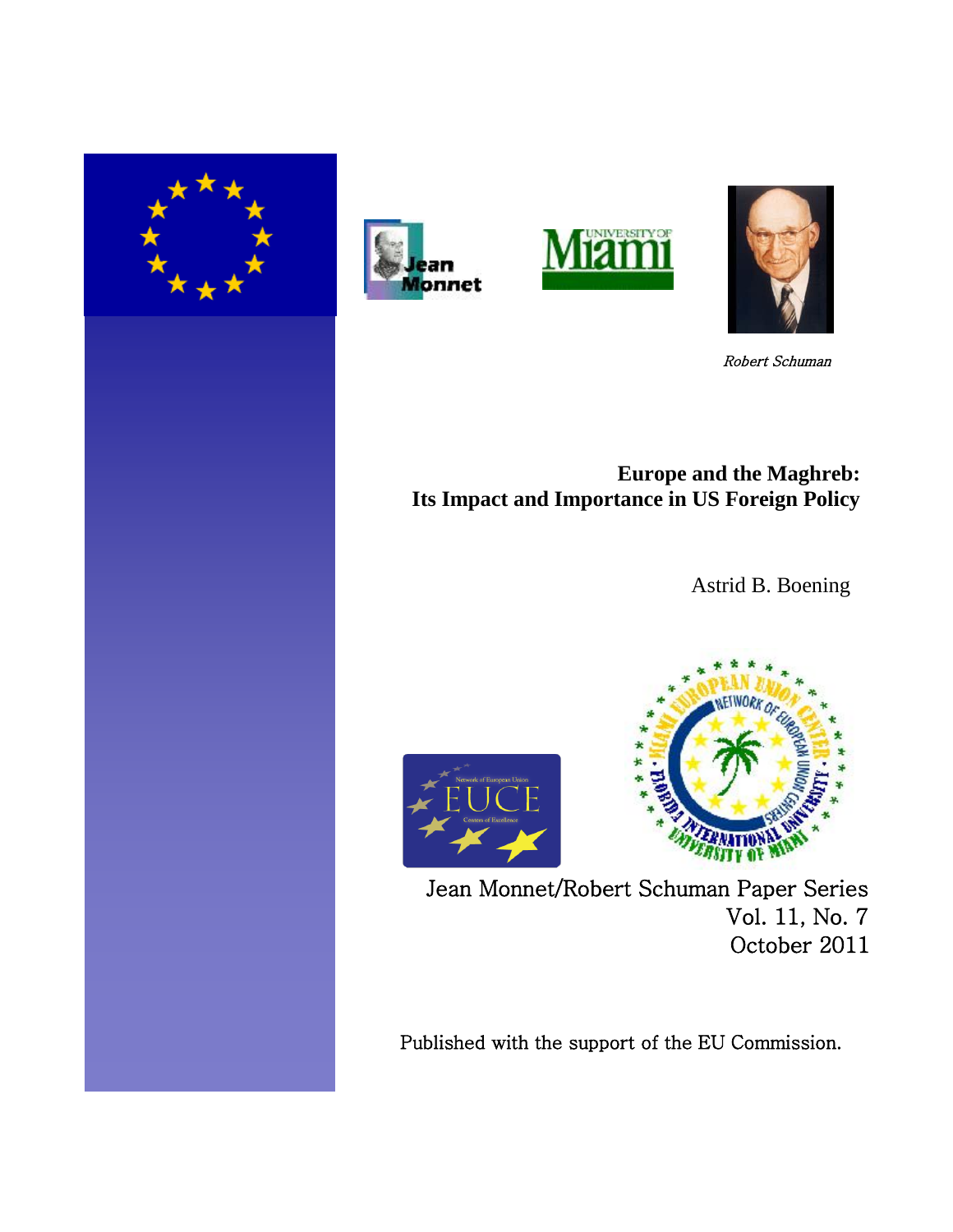#### **The Jean Monnet/Robert Schuman Paper Series**

The Jean Monnet/Robert Schuman Paper Series is produced by the Jean Monnet Chair of the University of Miami, in cooperation with the Miami-Florida European Union Center of Excellence, a partnership with Florida International University (FIU).

These monographic papers analyze ongoing developments within the European Union as well as recent trends which influence the EU's relationship with the rest of the world. Broad themes include, but are not limited to:

- EU Enlargement
- $\bullet$  The Evolution of the Constitutional Process
- ◆ The EU as a Global Player
- Comparative Regionalisms
- ◆ The Trans-Atlantic Agenda
- EU-Latin American Relations
- Economic issues
- ◆ Governance
- ◆ The EU and its Citizens
- EU Law

As the process of European integration evolves further, the Jean Monnet/Robert Schuman Papers is intended to provide current analyses on a wide range of issues relevant to the EU. The overall purpose of the monographic papers is to contribute to a better understanding of the unique nature of the EU and the significance of its role in the world.

#### *Miami - Florida European Union Center Jean Monnet Chair Staff*

University of Miami<br>
1000 Memorial Drive<br>
1000 Memorial Drive<br> **Astrid Boening** (Association) 101 Ferré Building **María Lorca** (Associate Editor) Phone: 305-284-3266 Fax: (305) 284 4406

**Astrid Boening** (Associate Director) Coral Gables, FL 33124-2231 **Maxime Larive** (Research Assistant)

Web: [www.miami.edu/eucenter](http://www.miami.edu/eucenter) **Florida International University** Rebecca Friedman (FIU, Co-Director)

#### *Inter-American Jean Monnet Chair Editorial Board:*

**Carlos Hakansson,** Universidad de Piura, Perú **Finn Laursen,** Dalhousie University, Halifax, Canada **Michel Levi-Coral,** Universidad Andina Simón Bolívar, Quito, Ecuador **José Luis Martínez-Estay¸** Universidad de los Andes, Santiago de Chile, Chile **Félix Peña,** Universidad Nacional de Tres de Febrero, Buenos Aires, Argentina **Stephan Sberro**, Instituto Tecnológico Autónomo de México **Eric Tremolada**, Universidad del Externado de Colombia, Bogotá, Colombia

*International Jean Monnet Chair Editorial Advisors:* **Francesc Granell**, University of Barcelona, Spain **Ramūnas Vilpišauskas,** Vilnius University, Lithuania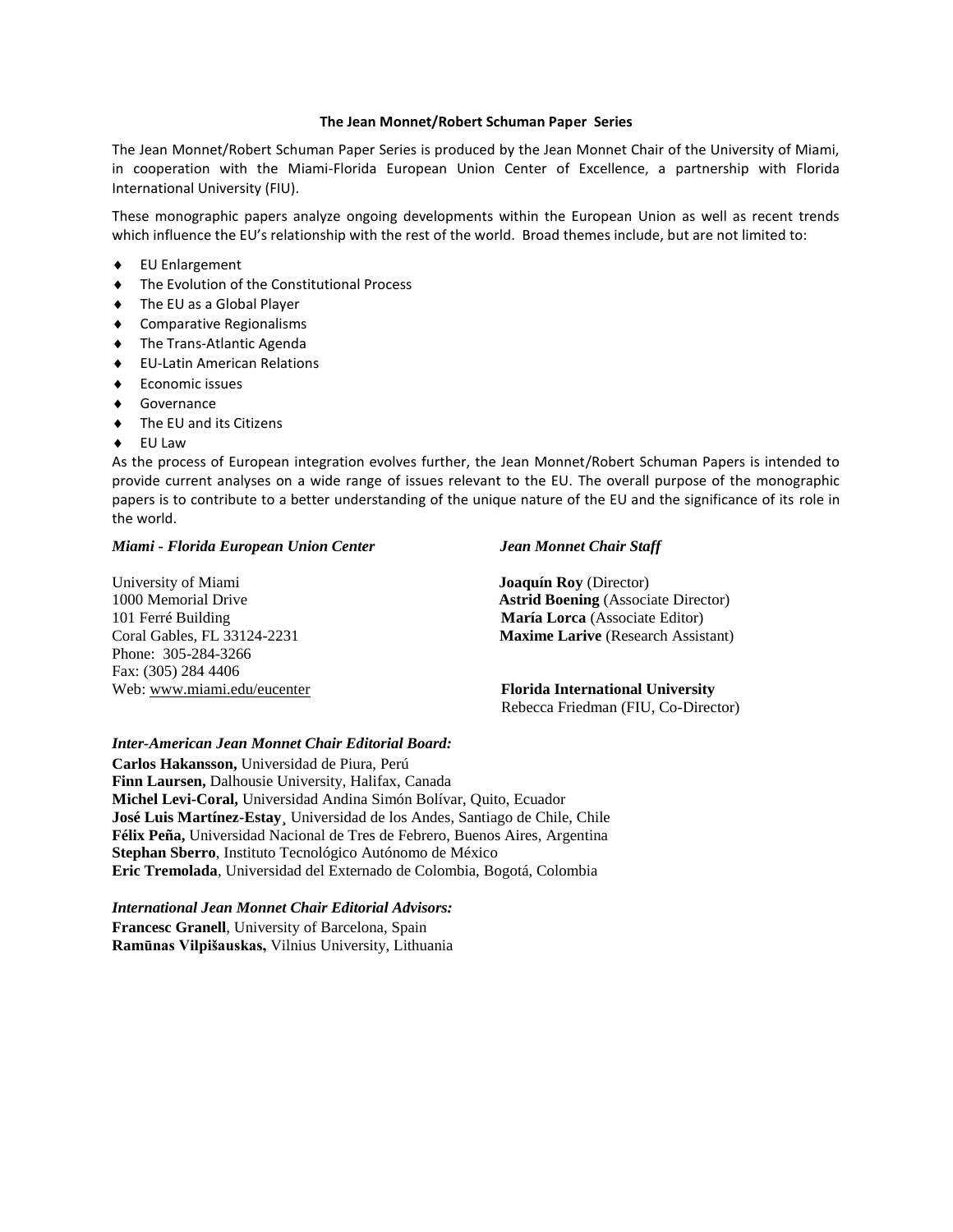## **Europe and the Maghreb: Its Impact and Importance in US Foreign Policy**

Astrid B. Boening

 *… The expectations that accompany my presidency around the world … are … rooted in a discontent with a status quo that has allowed us to be increasingly defined by our differences, and outpaced by our problems. But they are also rooted in hope – the hope that real change is possible, and the hope that America will be a leader in bringing about such change … when many around the world had come to view America with skepticism and distrust, part … due to misperceptions and misinformation about my country…part … due to opposition to specific policies,… and a belief that on certain critical issues, America has acted unilaterally, without regard for the interests of others… More than at any point in human history – the interest of nations and people are shared… (Obama speech to the UN General Assembly 24 September 2009).*

#### **Abstract**

It is recognized transatlantically that the United States will not single-handedly shape a New World Order as some speculated at the turn of this century. Instead, a neo-regionalism appears to be developing in many parts of the world, including the Euro-Mediterranean, with aspiring potential regional hegemons, such as Turkey, Iran, possibly Syria, as well as an enhanced presence in the Mediterranean of Russian and Chinese non-commercial vessels. This rapidly changing greater Euro-Mediterranean region has the potential for a more democratic paradigm in which to approach new and old security threats of neighboring countries – and yet perhaps a fear of an all-too powerful America being replaced by a fear of its imminent weakening (British Council 2008). The role of the expected continued presence of the U.S. in the (greater) Mediterranean and Middle East, through NATO, the Mediterranean Dialogue, the Istanbul Cooperation Initiative, as well as a number of (ad hoc) peacekeeping missions (such as in and off the coast of Somalia) are analyzed from its bilateral as well multilateral structural embeddedness in the Euro-Mediterranean region.

Especially the Union for the Mediterranean  $(UfM)^{1}$  would fit Van Langenhove's (2007) concept of a (hypothetical) "Third Regionalism", whereby the institutional environment for dealing with "out of area"

l

 **Astrid Boening (**PhD Intl. Studies/University of Miami, MA Intl. Studies Florida International University), has also studied international economics and marketing at the Rome campus of Georgetown University, and Latin American economics and marketing in Costa Rica, Chile and Brazil through George Washington University, as well as at the United Nations in New York.. Her PhD dissertation focuses on the security implications of the EuroMed Partnership/Union for the Mediterranean was supported by grants from the European Commission through the Miami European Union Center.

She has worked extensively on all continents for several MNC"s in the telecommunications, air transport and finance fields, and was a research fellow at the UN University (UNU CRIS) in Bruges in 2009, and a post-doctoral researcher at New York University"s Euro-Mediterranean Center. Astrid Boening is currently the Associate Director and Post-Doctoral research fellow at the University of Miami"s European Union Center, and Lecturer at the University of Miami"s International Dept. of International Studies.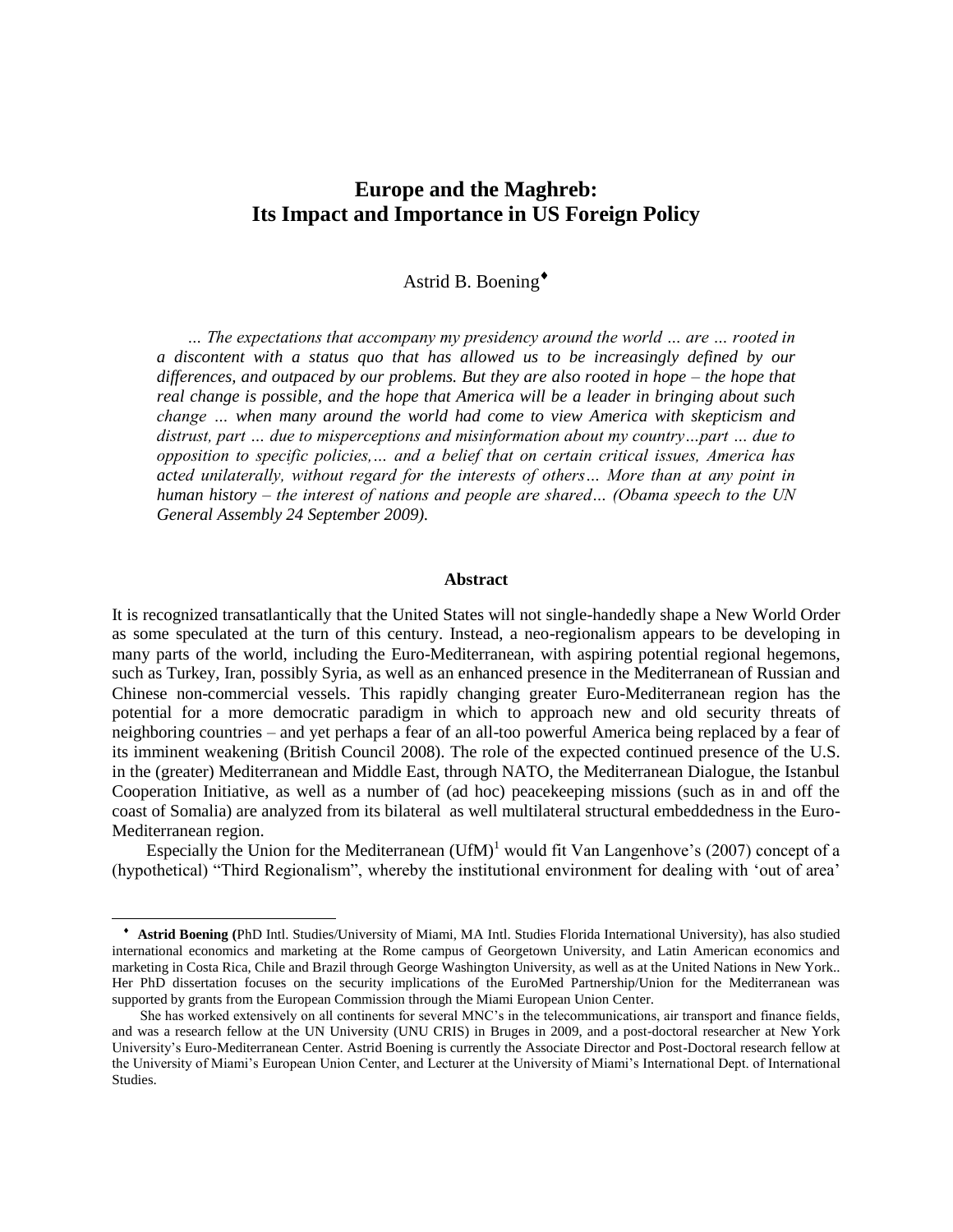consequences of regional policies would become fully consolidated, regions become more proactive in engaging with inter-regional arrangements and agreements, going beyond purely trade issues with a multidimensional character, and having the potential to affect more relations at the global level. The UfM"s potential in contributing to regional security and stability (i.a. as nested in the EU"s permanent delegation to the UN beyond its goal in terms of political, economic and social-cultural development), has the potential to consolidate competing preferences intra-regionally, while building on the shared history and cultural and institutional structures existing today in the Euro-Mediterranean "region".

 This chapter will extrapolate the security implications of this region in terms of the revision, which previous research suggested (e.g. Boening 2008; 2009), to a *Euro-Mediterranean Regional Security Complex* (in light of the complexity of the internal securitization processes and the degree of security interdependence in the region) from the Middle Eastern Regional Security Complex, which Buzan and Waever"s (2003) had proposed.

#### **Introduction**

 $\overline{\phantom{a}}$ 

The transatlantic relationship, whether between the U.S. and the EU, or with NATO as the hard security common platform, is complex, rich, and far from a *fait accomplit.* As global threats evolve and emerge, this strategic alliance continues robust in their light.

 It is in the Mediterranean that they meet, a sea of enriching trades, desperation and newcomers to seek benefit. Multilateral strategic inter-regionalism, such as the "north-eastern inter-regionalism", e.g. "Mediterranean-Black Sea," have strategically and economically played a significant role over centuries (compare Sanfelice 2009c, 2), whether for the Ottomans *vis-á-vis* the Silk Road, or for the recent growth in Russian trade in coal, oil or manganese (Ibid.) – or illegal trafficking - making the Black Sea the Asiaconnection to the Balkans and the Mediterranean an international sea trade routes (Ibid.).

 As "outsiders" (to the Mediterranean), such as China"s oil companies (seeking ever larger foreign deals) proliferate in the trans-regional areas of the Euro-Mediterranean, state interests continue to extend to the inter-regional dynamics of the Euro-Mediterranean (such as into Iran and Kazakhstan (Hoyos 2009) as well as to the Middle East and Africa as some of the most prolific traders, investors, and immigrant population, their oil shipments from the Middle East protected to a large extent by NATO naval operations in the Persian Gulf.

 The December 1994 Essen European Council summit declared the Mediterranean region an area of strategic importance for the EU (Schumacher 2009, 183), where geography still matters in an era of globalization (Biscop 2009, 25): While there was agreement about the reciprocal economic, political and social significance between the countries bordering the Mediterranean, there was no EU membership perspective for the Southern Mediterranean countries. The EU has been developing a regional strategy involving the Northern and Southern Mediterranean countries as well as the South-South Mediterranean linkages, i.a. through the EMP and now the UfM, overlapping with NATO"s Mediterranean Dialogue and Istanbul Initiative: At present, with the end of the U.S." combat mission in Iraq (and the strength this provides Iran with the new role of Iraqi Shiites), Turkey"s foreign policy and trade re-orientation, Syria"s possible external re-alliance, Russia"s role in the Near-East"s balance of power, and, last but not least, the re-opening of direct talks between the Mideast Quartet and Israel and the Palestinian Authority. Hence both the EU's and the U.S.' interests towards the Mediterranean are, beyond the economic, from a security perspective, i.e. to main regional stability, utilizing hard and soft power.

<sup>&</sup>lt;sup>1</sup> The restructuring of the UfM (as an "upgrade" from the EuroMed Partmership) addresses many of the qualms practitioners and academics had vis-à-vis the EuroMed Partnership ("Barcelona Process"), such as through the diffusion and transfer processes both from the UfM into the EU and/or those from inside the EU out to non-EU UfM member states (i.e. those on the Southern shore of the Mediterranean) in addressing the Euro-Mediterranean region"s opportunities, threats, strengths and weaknesses in meeting its diverse and complex mandates.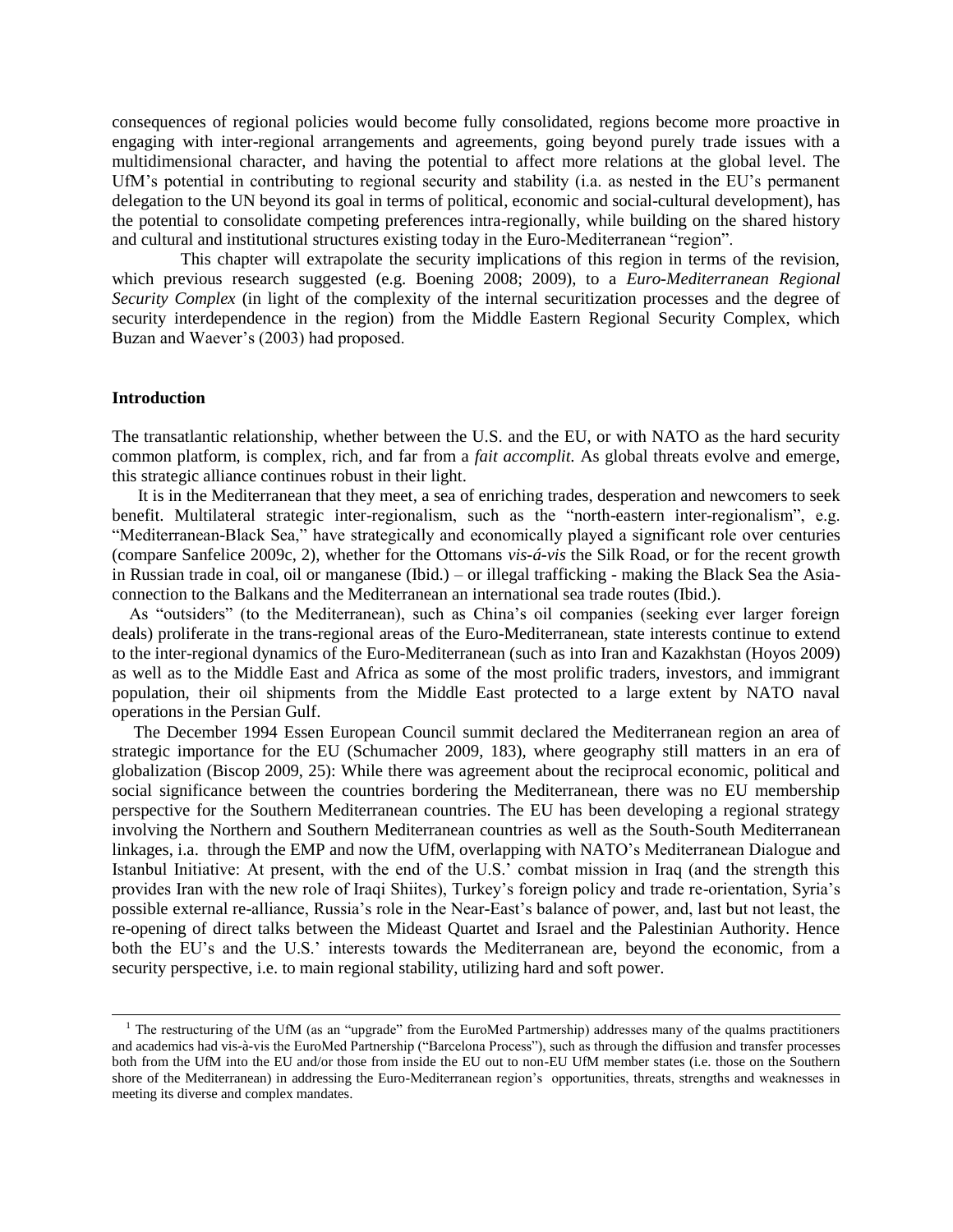As the U.S. has indicated several shifts in its foreign policy under the Obama presidency, in particular with respect to the inter-regional dynamics of the Euro-Mediterranean, so the EU can be expected to assert its foreign policy more focused (i.e. supranational) since the passing of the Lisbon Treaty and the appointments of Herman van Rompuy as permanent president, and Catherine Ashton as High Representative of the Union for Foreign Policy and Security Policy.

### **The Transatlantic Link: Nationalism, Realism, and Shared Interests – Convergence in "Globalized" Regional Security**

Since World War II the transatlantic relationship has involved extensive political, economic and socialcultural cooperation. Security challenges in a globalized world require increasingly not national solutions alone, but multilateral approaches, as the transatlantic approaches exemplify, such as the new transatlantic Energy Council which represents a new forum for cooperation in the field of energy (EurActiv 2009), and a step in achieving limitations in global warming. Neither the European nor U.S. security dilemmas are solved through a simple binary choice between coercion and engagement (Stephens 2009c), but are increasingly embedded in the formulation of new global orders, its leadership continuing to be to a considerable extent the U.S., but likely with a strong influence from emerging powers and continued solidarity with the EU.

 Chua (2009), quoting George Friedman of Stratfor, argues that the U.S., because it controls both the Pacific and the Atlantic, has actually just started its ascent, rather than its decline. However, the age of American Exceptionalism of the past may yield to an era of greater multilateralism: far from the end of history, international peace, stability and prosperity are far from guaranteed (compare Kagan 2008)<sup>2</sup>.

 While some authors (e.g. Ellis 2009, 361) advocate a U.S. Grand Strategy now, based not on formal international organizations "because of a significant divergence of security interests and capabilities with its European allies" (Ibid.), I would take exception to that. Rather, U.S. transatlantic Grand Strategy following the G.W. Bush presidency will not only reduce the focus on the War on Terror, but appears to give way to a greatly evolving (broadening) strategic environment, involving more flexible coalitions to accommodate domestic and international policy restraints, as well as operating stronger within international law (some authors viewing this as based on "Western liberal international law" (Ellis 2009, 361)) to enable more nuanced responses to proliferating threat types and the actors promulgating them. The emerging new global world order, and the transatlantic relationship in particular, will not be able to limit themselves to bilateral agreements, but will need to incorporate a much more "democratic" representation of state- as well as non-state actors in achieving these goals.

 This transatlantic multilateralism exists not only between European countries and the U.S., or the U.S. and the EU, but involves non-state actors and transnational actors such as MNCs, as well as their products and services investments, competition, transparency of public-procurement markets and trade facilitation and trade liberalization, with an eye towards the threats to the transatlantic community that can arise from legitimate actors, not to mention illegitimate ones, all potentially weakening the power of the state, as simultaneously new structures will evolve. In terms of the EU this is the case most currently with the UfM, "which configured a multi-layered "Barcelona Process" in which the UfM is working side by side with the Neighborhood Policy and the array of Commission's policies towards the Mediterranean... to [effectively] replace the Euro-Mediterranean Partnership" (Xenakis and Tsakonas 2010, 32), hereby reducing the centrality of the EU in favor of the role of all memberstates" governments and NGOs. Since the UfM, like its predecessor, the EMP, is an integral part of the ENP, with the majority of its substantial funding continuing to derive from the EU for the time being, the role of individual states region-wide is more likely shared with the EU"s role in the region, especially in conjunction with the common External

 $\overline{a}$ 

<sup>&</sup>lt;sup>2</sup> with the primacy of the U.S. economy projected to be relinquished to China in 2032 (Dadush and Stancil 2009, 3) – though the U.S. challenged defeatist prognosis, such as Paul Kennedy ("The Rise and Fall of Great Powers") that "the only answer to the question increasingly debated by the public of whether the United States can preserve its existing position is "no"" (Plender 2009).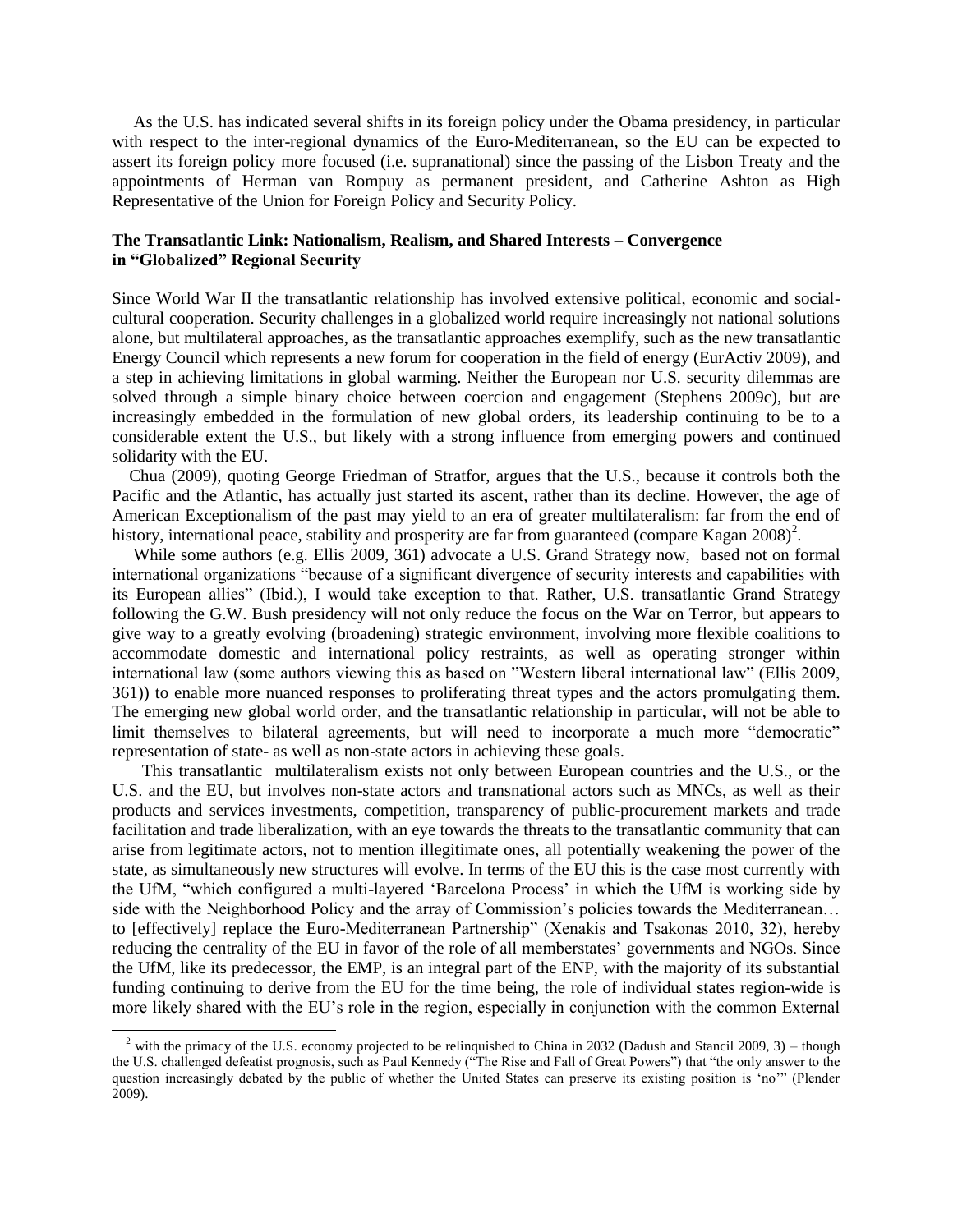Action Service fully operational by the end of 2010 in support of the EU"s external goals, outlined e.g. by Jose Barroso in his State of the Union 2010-address recently in terms of the EU"s external presence increasingly pulling its weight on the global stag, and building an area of freedom, justice and security (Barroso 2010,1).

 The U.S." links to the (greater inter-regional) Mediterranean region, besides economic (such as through its free trade agreement with Morocco) and political, involve both hard and soft security through NATO and its regional dialogues (i.e. the Mediterranean Dialogue and the Istanbul Cooperation Initiative), and their reciprocal institutional linkages. Progressing from the U.S." unipolar moment globally in the 1990s into the beginning of the 21<sup>st</sup> century, to the speculated "G-2" new global power balance, it is time to assess which role the U.S. and the EU will play in the (greater) Mediterranean: will the EU continue to be more of a payor rather than a player? Is this advisable to further the EU's as well as its memberstates' economic and political interest for stability in this region, or should it be a more influential player as other emerging and revisionist powers, be it Russia, Turkey, China, Syria or Iran, flex their maritime, nuclear, economic and/or political muscle, marginalizing the EU in future global power constellations, comparable perhaps with Japan today (Stephens 2010)?

 As the U.S. has concluded its combat mission in Iraq, not only opening economic opportunities for the EU there in Iraq"s reconstruction, this has also affected the greater regional power balance, especially involving emerging regional hegemons in the greater Middle East and Mediterranean, such as Iran and Turkey. These will be detailed below.

 Furthermore, the October 2010 NATO summit in Lisbon will showcase the new NATO 2020 Strategic Concept to address new dangers under the complex demands of many-sided operations in an era of response capability needs which are versatile, yet under tight resources, in order to support its principle for democracy against totalitarian ideologies, in a more stable long term political environment now.

 At the time of writing, the Mediterranean region is particularly salient to both the EU and the U.S., e.g. the renewed Palestinian-Israeli peace dialogue in conjunction with the Mideast Quartet, developing the relationships with Turkey and Syria in terms of their evolving foreign policies, and addressing common threats, such as Iranian weapons grade uranium enrichment.

 Shared interests in transatlantic foreign policy are hence specifically i.a. the Arab-Israeli peace talks, START negotiations (and the positioning of any concurrent missile defense), future article 5 and non-Article 5 missions by NATO within NATO"s new "2020 Strategic Concept", and the global governance of the evolving space policy.

#### **Security**

Previous findings (e.g. Boening 2008) indicate the greater Mediterranean region resembling a regional security complex, taking into account security levels and sectors as well as other criteria from Regional Security Complex Theory (Buzan and Waever 2003). Hence all soft and hard power aspects of political, economic and social-cultural "co-existence" in the greater Euro-Mediterranean region, in addition to classical military security, continue to be at play in the greater Euro-Mediterranean, and will likely need to be strengthened in light of the assertion of emerging potential regional hegemons to the east and south: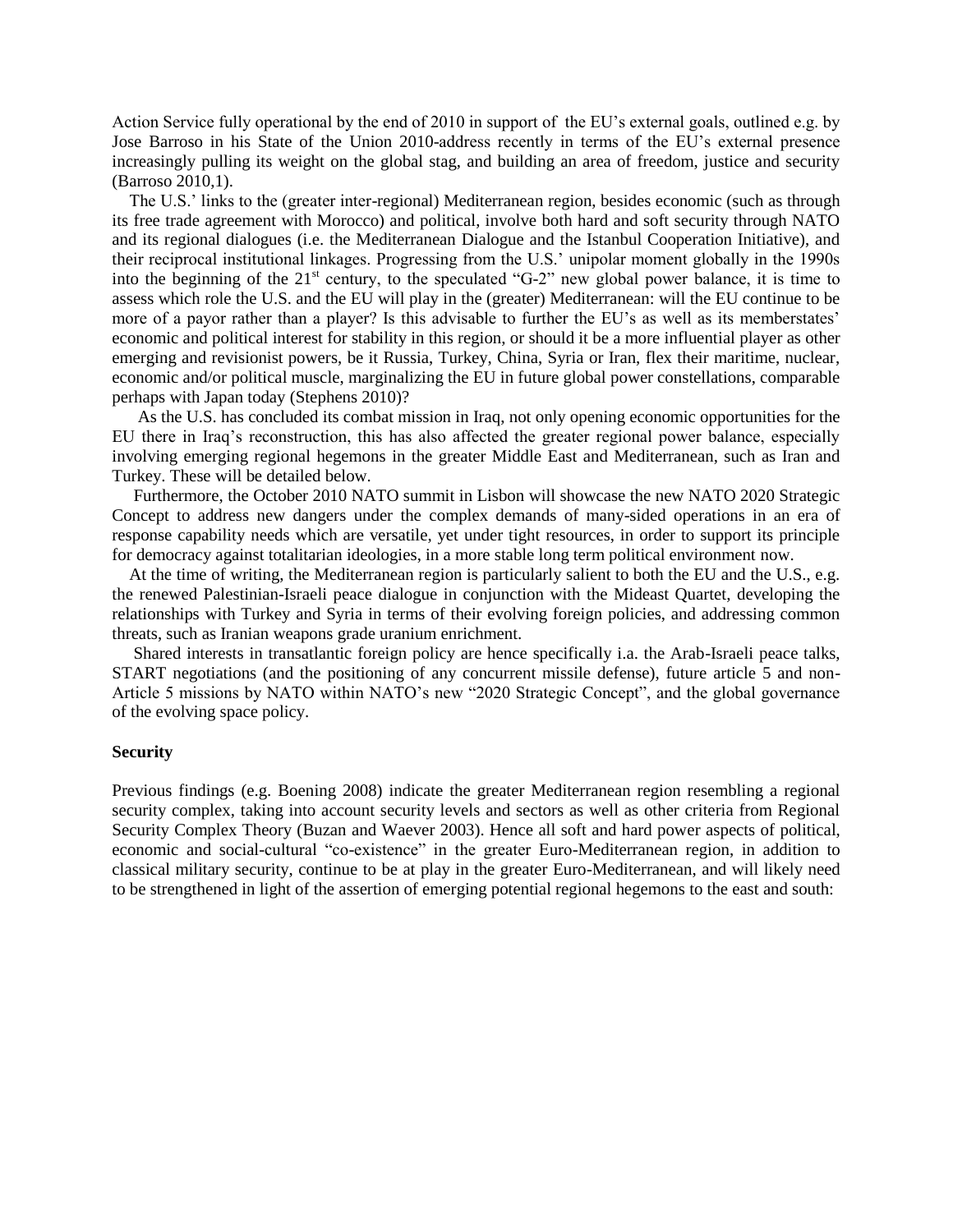

In the southern Mediterranean, NATO's projected role for the future<sup>3</sup> as a bridge between the European and the North American member states continues to be strong, if more subtle within non-Article 5 missions as compared to only Article 5 missions. It is well positioned *vis-á-vis* the ESDP and EU softpower initiatives for crisis management, much more able to integrate Madeline Albright's "3 Dsdirective" (of "no duplication of efforts, no discrimination towards any member countries, and no decoupling of member states) between it and the ESDP. Modern state security requires hardware as well as pro-active skills to face modern threats, such as in cyber security, missile defense, sea and airlift capacity. Some NATO"s work for the coming decades is within a newly formalized (as of September 2008) relationship with UN positions within "a framework for expanded consultation and cooperation" (Hamilton et al. 2009, 39), e.g."to safeguard Kosovo"s fragile stability … (or for the protection) of UN food aid shipments to Somalia against the threat of pirate attacks" (Ibid.).

 As U.S. military power is viewed to be often more "persuasive" with its partners especially in the Mediterranean and the Middle East than European soft power initiatives, the former backed by U.S. willingness for trade agreements for its close partners, such as Morocco (in contrast to the perceived "foot dragging" by the EU towards e.g. Free Trade Agreements, such as with the UAE, NATO's attractiveness in the Euro-Mediterranean and its inter-regional "dynamics", such as the waterways bordering the Arabian Peninsula, remains strong.

Union for the Mediterranean

l

Aliboni et al. (2006, 30) had reiterated scholars' and elites' calls a few years ago, especially on the southern Mediterranean, for institutional reform of the EuroMed Partnership (EMP), "based on their wish to play a more active role in the EMP" (Ibid.). The new beginning in terms of the Union for the Mediterranean (UfM) to this regional Euro-Mediterranean cooperative security process is poised to

<sup>3</sup> in terms of: **Home Missions** (*Deterrence and Defense* -> lead role. *Transatlantic Resilience and Europe Whole, Free and at Peace* -> support/selective role; and **Away Missions** (*Crisis Prevention* -> lead/selective support role. *Stability Operations* -> support /selective lead role. *Working Effectively with Partners* -> Support/Ensemble Player) (Hamilton et al. 2009, 23)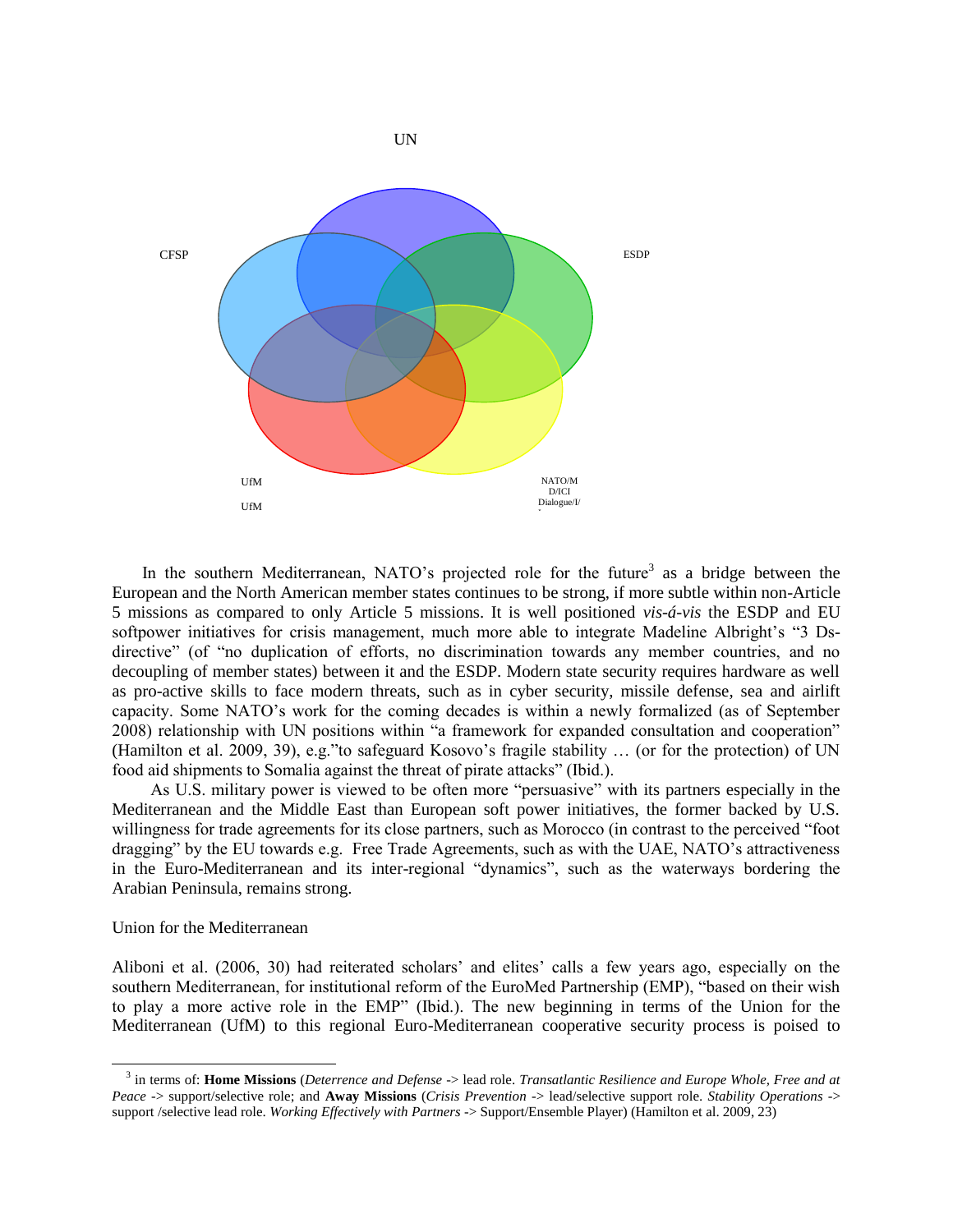address these desires and needs, even though at the time of writing the new UfM permanent Secretariat in Barcelona per se is not fully functional yet (though extensive programs in all three areas, the political, economic, and social-cultural, continue through the European Neighborhood Program (ENP) and/or NGOs, most prominently the Anna Lindh Foundation).

 Aliboni et al. (2006, 30) emphasize that a greater effort needs to be allocated to bridging the security "culture"-gap between the Northern Mediterranean countries, who emphasize a *regional* security concept, and the Southern Mediterranean countries, where the "Arab trans-state community concept" is more natural, with the overall aim to "work towards a more comprehensive approach to conflict prevention" (Ibid., 31), encompassing beyond the three baskets (economic, political, social) also a "spiritual" dimension (Ibid.). Additionally, Aliboni et al. (2006, 31) suggest tackling a common security culture in the Euro-Mediterranean within a larger framework beyond party politics of only the EMP.

 The Union for the Mediterranean is hoped not to distract from, or dilute the potential cohesion, solidarity and concerted socio-political evolution between the EU and Arab countries by not adding more bureaucratic layers without true identification with, or shared values and visions, beyond Sarkozy"s original fantasy of guaranteeing France, and French (especially energy) companies, a privileged position vis-à-vis the Southern Mediterranean, to the exclusion of other Southern European countries, and most certainly the EU"s commitments overall. The involvement of the EU Commission in shaping that version into the UfM did not put into question Turkey"s EU applicant status, and involved all EU members *in toto*  (EurActiv.com 5/12/08).

The general goals of the UfM coincide,

even in terminology, with the Barcelona Declaration…[:] if the goal is to achieve a region of shared peace, stability and prosperity, develop human potential, facilitate understanding among cultures and exchanges between societies, these are precisely the headings of the different sections of the Barcelona Declaration (Escribano and Lorca 2008, 23).

Overall, Sarkozy expressed the hope during the UfM"s launch as surmounting all the hatreds "[of the region] to make space for a great dream of peace and civilization" (Bennhold 2007,1), anchoring the regional cooperation in energy (e.g. a solar energy program), security (including the expanded fight against disasters), counter-terrorism and immigration within a trade agreement (including the building of maritime and coastal land highways), an EU-Mediterranean university (2008) and the creation, at last, of a Mediterranean Investment Bank (MIB) to be modeled on the European Investment Bank (Ibid.). Indeed, upon the launch of the UfM, French Foreign Minister Kouchner specified climate change, access to water and energy, migration, the environment and dialogue between civilizations as key areas for cooperation (AP 7/13/08). While the last three key areas were in fact already also mentioned in the Barcelona Process of 1995, the first three represent an additional focus for the new UfM. These three, climate change, and access to water and energy, are in fact also some of the security sectors identified in this dissertation as common to the Euro-Mediterranean region, contributing to its identity as a (more multi-centric) Regional Security Complex. This also points to an enhanced Euro-Mediterranean Regional Security Complex within the UfM, which is enhanced by other authoritative speech acts, such as "The Mediterranean is a key to our influence in the world. It's also a key for Islam that is torn between modernity and fundamentalism" (Sarkozy in a campaign speech in Toulon February 2008, quoted in Ibid., 2). A senior Israeli diplomat (anonymous) stated that "[the UfM] gives us another opportunity to have a dialogue with countries that we sometimes have difficulties holding a dialogue with" (quoted in Ibid.). Again, these statements point to a deepening of the Euro-Med as security community, by integrating not only *institutions*, but also *values* (e.g. the major religions of the region), as well as a consciousness of its identity vis-à-vis the rest of the world.

 It is particularly interesting to note that some writers, such as Escribano and Lorca (2008, 21) have explicitly viewed the proposed Union for the Mediterranean as a "*constructive approach*" to progress beyond the EMP in building a true geopolitical space, involving i.a. all twenty-seven EU member states, as well as all MENA states that are currently EMP members, in a spirit of "deepening" the relations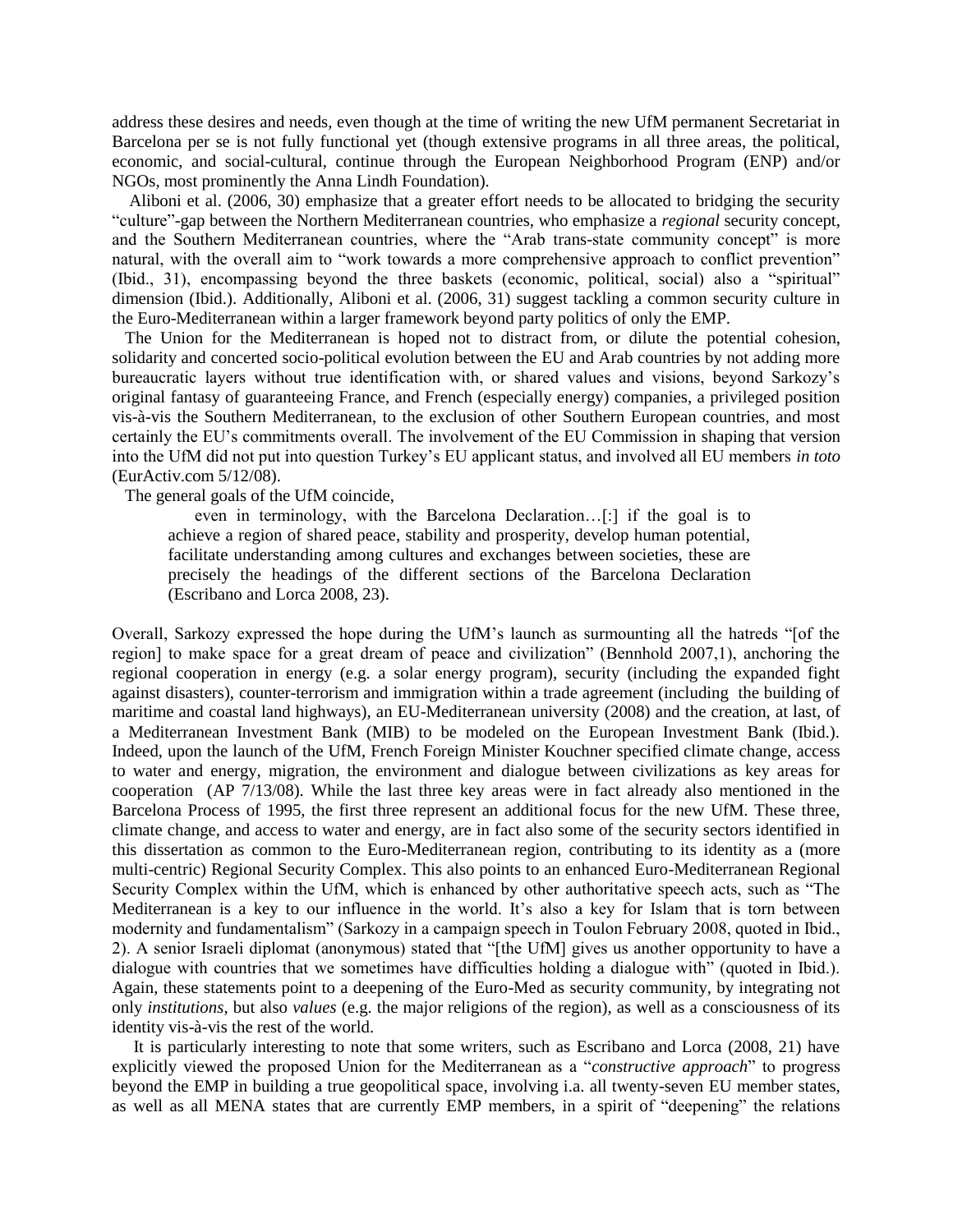between them (Ibid.). As such, the UfM should be considered a potentially significant institutional structure to assist in the consolidation addressing security challenges in the Mediterranean region internally, as well as in fortifying it to external or inter-regional threats, from a softpower position against NATO"s hardpower backing there, such as through NAVSOUTH, CINCSOUTH and SACEUR (Germond and Grove 2010, 5).

 In light of this, it would be foolish to belittle the UfM in favor of near-sighted and local interests, rather than maximize its potential to not only support regional stability, but in the end security for all its member states: this is not the time for fear of failure (Gonzalez 2010), but to rise above it to face tremendous challenges beyond the capabilities of sub-regions or even nation states.

#### **Intra- and interregional Emerging Hegemons**

The following sub-sections provide a very abbreviated sampling of the inter-regional political reordering pertaining to the Mediterranean:

Iran

Strenghtened by the weakening of their old adversaries, the now subdued Sunnis in Iraq (following the U.S. military presence) in favor of the newly empowered Shia there, the approach of weapons-grade uranium production in Iran, and a strong mutual trading relationship with China, Iran is also adopting a new approach in its ties to Africa (Isria 2010a). Geostrategically, this could be interpreted as i.a. supportive of the extensive Chinese economic presence – perhaps lending teeth to an ally who seeks its economic rise "peacefully" (without blood on its own hands?). In terms of potentially increased Iranian engagement in Africa, the significance to the Euro-Mediterranean might be in terms of illegal immigration into the (southern) EU, as the Maghreb is frequently used as a transit point for immigrants from sub-Saharan Africa.

 Furthermore, the Iranian "tangent" to the Euro-Mediterranean – and the U.S. presence there – is the Russian "component" in this very multi-level dynamic and its broad security implications (e.g. bringing Russia into the NATO and transatlantic "dialogue" anew in terms of the reduction of tactical nuclear weapons in Europe – *vis-à-vis* potential threats, such as from Iran, which it supplies at the same time with nuclear fuel). As Frost (2010,2) refers to Iran: "Great Powers Collide". While some countries do not appear to be threatened by Iranian nuclear enrichment (whether due to geographic distance or a friendly relationship with it), such as Brazil and Turkey, who brokered an agreement with Iran earlier this spring to hold about half of Iran"s enriched uranium (permitting it to keep enough to continue to enrich the remainder), after last year"s US-EU-Russian agreement with Tehran was reneged on by the latter. While this "showcases" an example of the nascent regional security dynamics of intra- and extra-regional emerging hegemons in the Mediterranean, existing actors in the effort to control Iran"s enrichment efforts were a. not pleased, and b. perhaps admonished to strengthen the priority allocated to their cooperation, acting under UN Security Council decisions, as well as beyond them, if they are to be effective in addressing the arms race anticipated by Iran"s neighbors, who "are wary of falling behind on nuclear technology" (England 2010).

#### Israel-Palestine

In addition to the Arab-Israeli conflict which is at the time of writing addressed anew in the current round of peace negotiations at the initiative of the U.S., with the continued support of the other partners of the Mideast Quartet as well as especially Egypt and Jordan. Without the U.S.<sup>5</sup> active and sustained influence, the security concerns inherent in the conflict (territory, refugees, etc.) might not have gained sufficient momentum to give the current efforts the necessary initiative. The EU"s consistent efforts, both within the EMP and now the UfM/ENP initiatives have been consistently supporting security as well as economic and social empowerment programs for both parties, solidifying the basis for the actual resUfM peace talks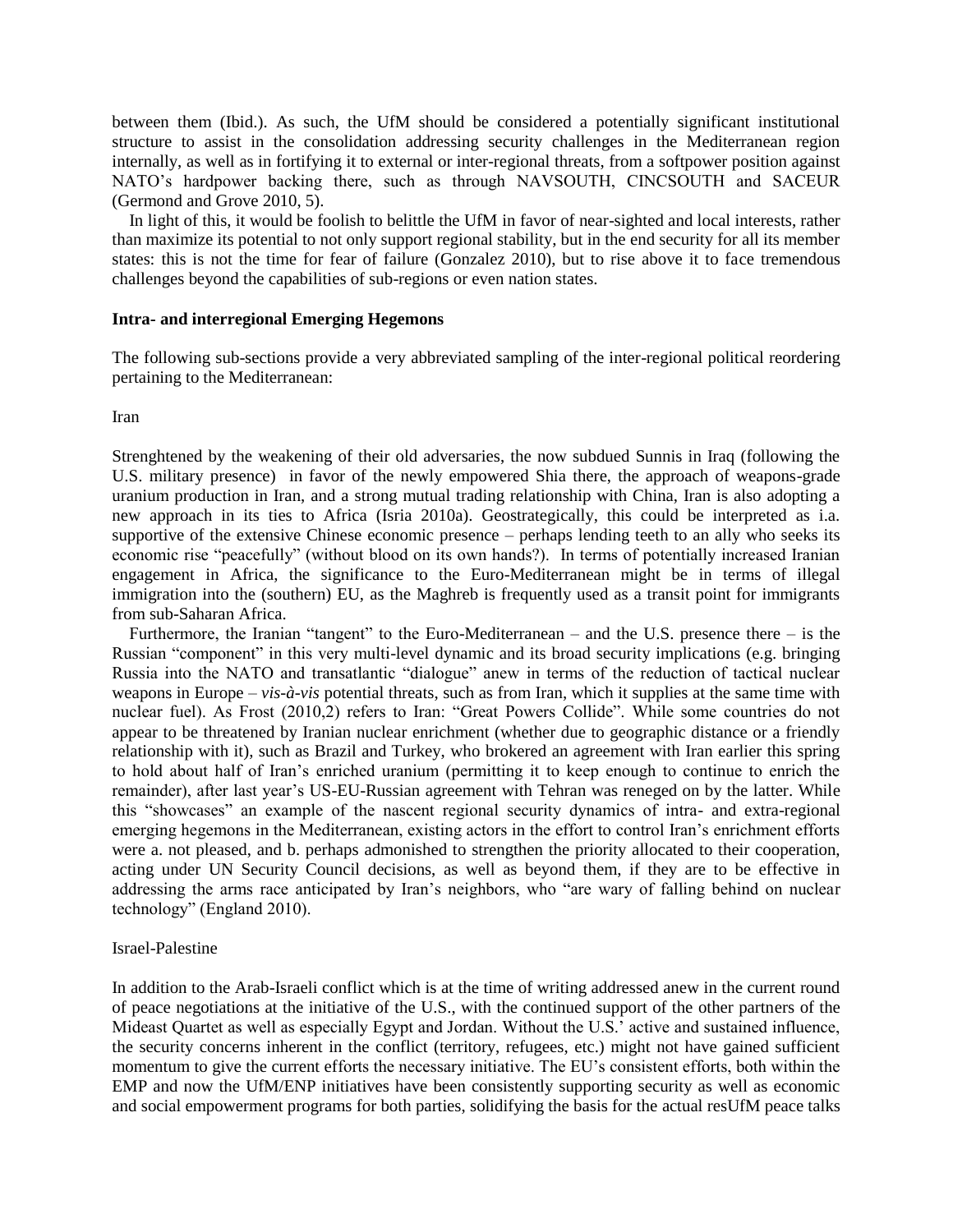now on a basis which is fair to all parties. This means compliance with international law, such as "bringing Israel's Bomb out of the Basement" (Cohen and Miller 2010), so that evolving nuclear strategies by its neighbors can be addressed rationally, rather than based on speculation by Israel"s neighbors, contributing the anticipated regional nuclear arms race.

#### Turkey

Having voted positively on its new constitution in September 2010, Turkey"s role to modernize itself, i.a. in preparation for its EU-accession, it has simultaneously broadened its foreign policy presence towards its southern and eastern neighbors recently. Its relationship with the U.S. has been traditionally very constructive, especially as a NATO member, despite its reservations over the U.S." use of its airspace during the former's military action in Iraq. NATO's Istanbul Initiative(ICI), which

"extends to Bahrain, Kuwait, Qatar, and the UAE  $\ldots$  engages its partners on a 26+1 basis, and equips the [Mediterranean Dialogue] MD with both a multilateral and a bilateral dimension … [to promote] regional security and stability, better mutual understanding, and

the dispelling of misperceptions among NATO and partner countries" (Schumacher 2010, 6). While the success of this transatlantic link is difficult to quantify, the demand for – and success of – NATO non-Article 5 missions in the greater Mediterranean inter-regional dynamics is unquestioned, even if NATO cannot guarantee each aligned country"s every security need.

 Turkey"s relationship with the EU has been hindered by political, and some claim religious, insecurity on the part of the EU, despite Turkey"s official EU candidacy status. Nevertheless, Turkey has confidently positioned itself as a very effective economic partner to, and skilled political mediator with, its neighbors around the Black Sea, as well as with Iran, Syria – and Greece (Allessandri 2010, 6; Evin et al. 2010, 14), while upholding its values towards its old ally Israel, i.e. not succumbing to security blackmail by the latter (e.g. during the first "Gaza flotilla" in the spring of 2010), but supporting the Palestine-Israeli peace process.

 Hence such a skilled regional and inter-regional foreign policy actor, who has overall consistently continued to support the security dilemmas of the West, needs to continue to be part of its hard and soft institutional dynamics to ensure its future role in them. While the Cyprus "dilemma" continues to be resolved, albeit in baby steps, irrational religious phobias used by politicians in the West for purely selfish gains should not hinder overall Mediterranean stability<sup>4</sup> and development – or Turkey's pivotal role in enhancing Europe"s energy security/reducing European energy over-reliance on less reliable suppliers. The alternative might otherwise be a marginalization of Turkey to Europe"s periphery politically and strategically, an option which the West may not be able to afford longterm in addressing the security of the (greater) Mediterranean regional dynamics – and their consequences on greater European and transatlantic stability as well. Rather, Turkey as an anchor in the greater inter-regional Mediterranean economic and political complexities cannot be overestimated – last but not least for the EU, for its part, not to lose its own influence in its southern neighborhood (Kirisci, Tocci and Walker 2010, 26).

#### Syria

l

 Syria, while still playing both to Russia, also aims to establish "best relations" with Iraq (ISRAI 2010b), while being wooed not only by its neighbor, Saudi Arabia<sup>5</sup>, but also by the West, when Europeans and the U.S. decided to end Syria"s international isolation, and facilitate its relationship with Iraq and Lebanon, affecting the latter"s potential strength also in international organizations, such as the UfM, and, it is hoped, its support of Hezbollah (traditionally along with Iran). As this shifting tactical alliance may not signal Syria's break with Iran, its success remains to be confirmed in the inter-regional Mediterranean security constellation (Khalaf 2010; ISIRA 2010b).

<sup>4</sup> Such as the Greek-Cypriotic veto of Turkey"s participation in the European Defense Agency (Alessandri 2010, 11).

<sup>&</sup>lt;sup>5</sup> which, after the Shiite-"empowerment" in Iraq, left Saudi Arabia little choice by to reach out to Sunni Syria (Schumacher 2010, 18).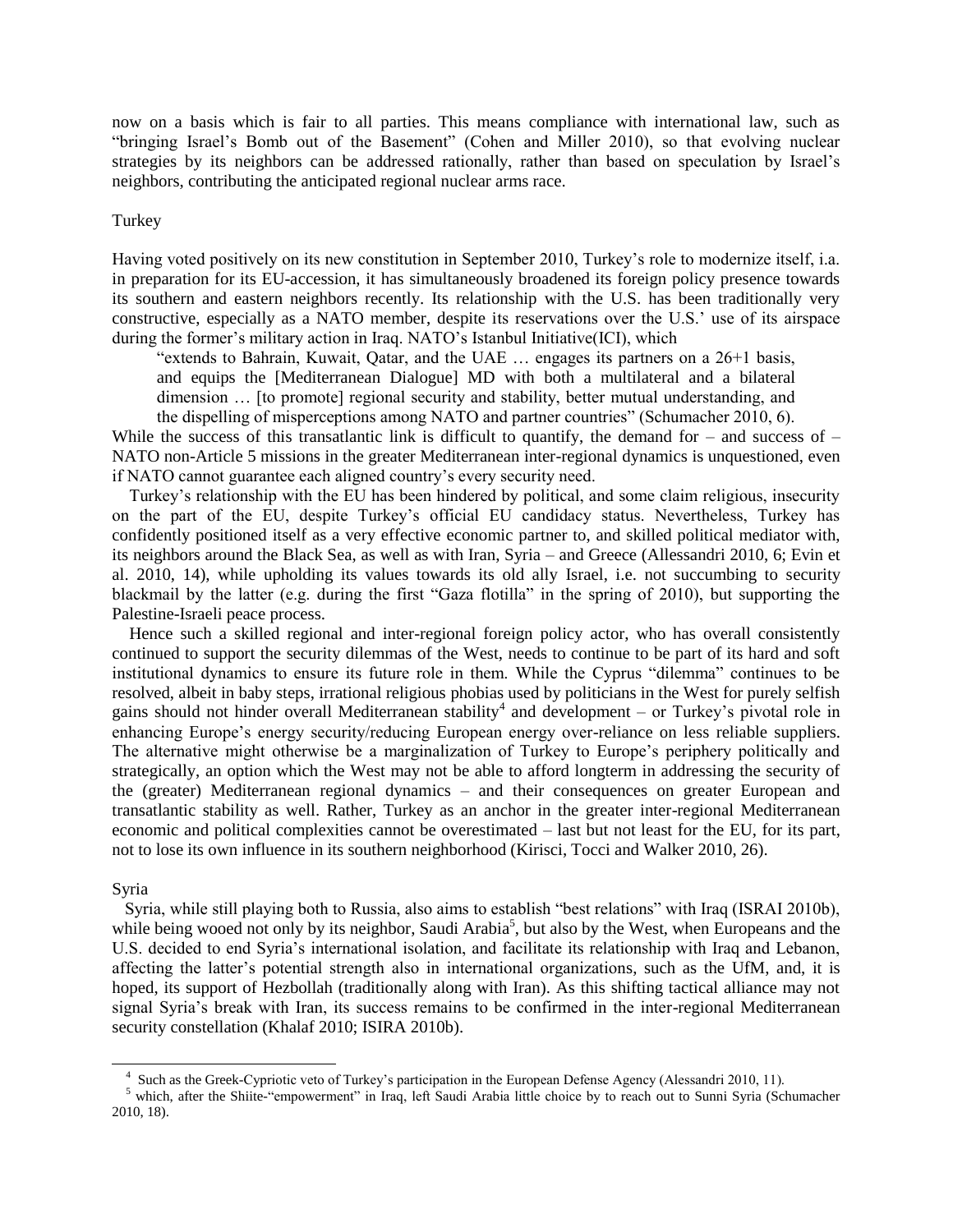#### Gulf States

 $\overline{\phantom{a}}$ 

 The Gulf States (GCC), alarmed by the rise of Iran, continue to rely on NATO to protect their oil shipments and proximate security. At a time when non-U.S. NATO members plan drastic defense cuts<sup>6</sup>, it would leave the U.S. to compensate for these to maintain i.a. the Gulf"s security and oil shipments to the West (as well as its energy security) and to Asia. This region reflects the overlapping regional and transatlantic actors and strategies in the inter-regional Mediterranean dynamics between relying on the soft power of the EU in terms of their economic cooperation agreements (even if these often lag in ratification and implementation) (Schumacher 2010, 11), and relies on – and cooperates with<sup>7</sup> - the hard security, which is supported to a large extent by the U.S.

#### **Rational Actors: National Self Interest**

Securing regional unity and stability is the goal across the Northern Atlantic, be it pertaining to the U.S. national interest in terms of petroleum resources, to NATO in terms of its member states' security, the EU in terms of its southern neighborhood, and the Southern Mediterranean in terms of a bulwark amidst a pervasive sense of distrust and suspicion among their Southern neighbors. These south-south connections are one of the goals of the UfM to strengthen with certain programs incidentally, contrary to statements by some authors that the EU inhibits sub-regionalism (e.g. Smith 2006). Rather, globalization processes need to be approached beyond systemic theories to recognize additionally "the diversity of *social* processes" (Oke 2009, 310, emphasis added). A short-term polarization within a U.S.-EU-Mediterranean security region for personal political goals is a cost-benefit calculation and luxury we cannot afford in the name of international law on humanity and the global order with its respect for national boundaries: in the end we pay for the maintenance of inequalities, as economists inform us, in that the propagation of a lower economic segment in a population leads to longterm threats to economic growth (Wade 2009) as well as socio-political stability.

 Additionally, the compromises both the EU and the U.S. have made with cooperative leaders in the southern Mediterranean, even if they do not conform to the Western ideal of democracy, respect for international law and universally agreed rights, in order to maintain dialogue with "incentive conditionality", often leads to surface results, but without deeper reforms taking place. It is this "niche," which the UfM will address considerably once the Israeli-Palestinian conflict can be removed as the modus operandi of its actual mission (Final Statement of the UfM Ministerial Summit, Marseille 3-4 November 2008).

 In this trans-Atlantic environment of innovations i.a. in the security and foreign policy areas (such as an anticipated soft-balancing of power), it is essential that this opportunity for the EU-U.S. security dialogue<sup>8</sup> (Shapiro and Witney 2009) is maximized, not squandered to achieve not only continued prosperity and stability within it (an area encompassing approximately 500 million Europeans<sup>9</sup>, 308 million U.S. and almost 34 million Canadian citizens), but also in the greater trans-Atlantic *neighborhood.* While many expected to enjoy the peace dividend after the end of the Cold War, stability and prosperity continue not to be guaranteed in this greater trans-Atlantic security complex (compare Boening 2008b). In fact, many threats can only be solved jointly, such as energy security (both sourcing

<sup>&</sup>lt;sup>6</sup> The UK is proposing 10-20 percent defense cuts, and Germany aims to reduce its army by thirty percent (Domby and Luce 2010).

 $<sup>7</sup>$  As exemplified by the attendance of all GCC states (with the exception of Kuwait) at the 2007 Annapolis conference,</sup> together with Israel (Schumacher 2010,15), and the Saudi-Qatari Peace Initiative, presented at the Arab League"s 2002 Beirut, and re-endorsed in 2007 by Jordanian King Abdullah (Ibid., 16).

<sup>&</sup>lt;sup>8</sup> Incorporating i.a. *multilateral security aspects*, such as a follow up on our Pittsburgh Summit commitment to implement the G-20 Framework for Strong, Sustainable and Balanced Growth

<sup>9</sup> With several candidate countries on track to join, potentially enlarging the EU"s area and population substantially. This enlargement process per se encompasses a dynamic which in itself, which, if not carried out effectively, could destabilize the EU and loose its leverage, as might become the case with Turkey"s EU candidacy, which might turn east to build its influence in the Middle East, if its candidacy continues to be sabotaged by some EU members (Stephens 10/23/2009).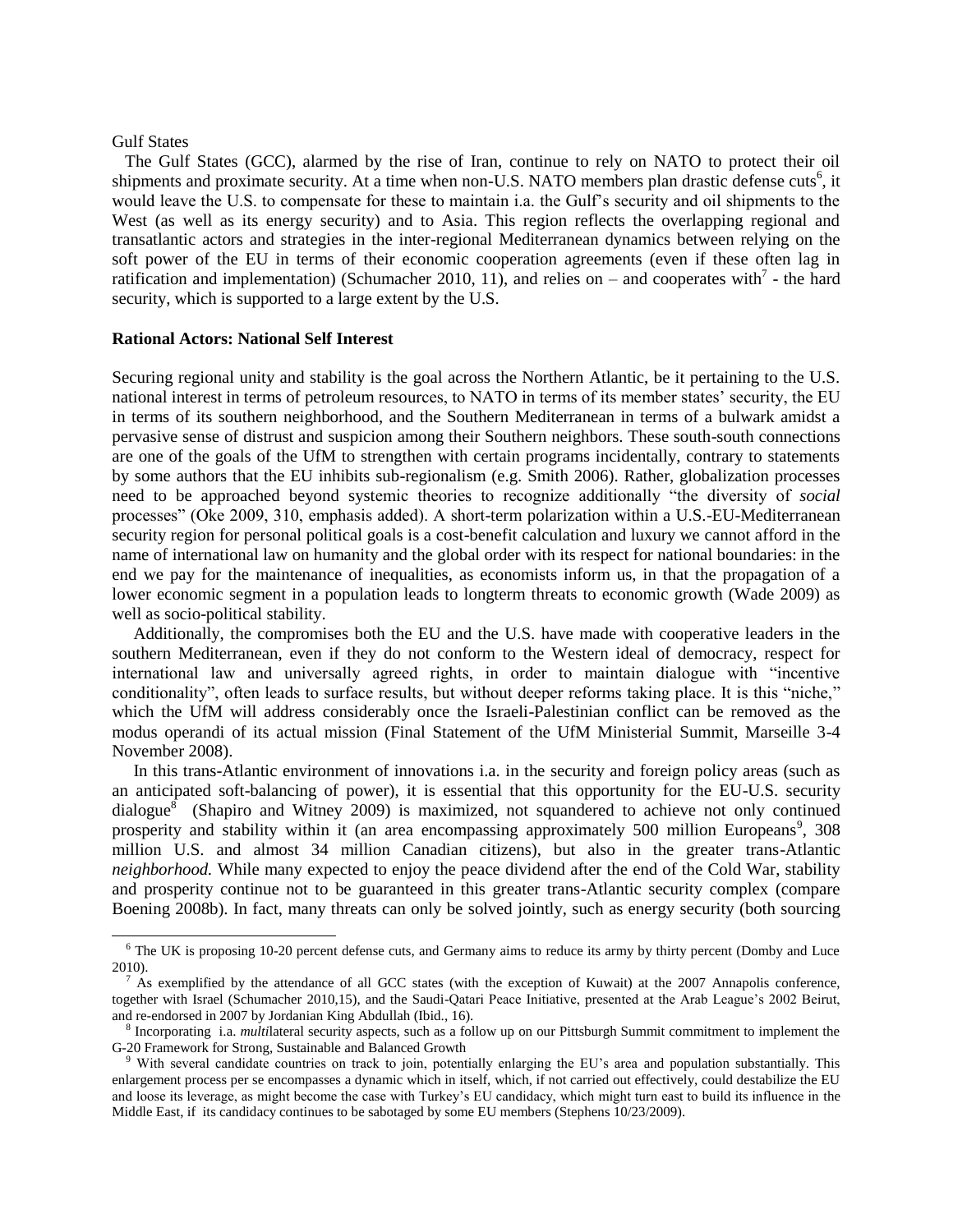and shipments), management of Iranian and North Korean nuclear proliferation, environmental degradation, or food and water security for millions, especially when other potential multilateral partners' security dilemmas do not enable their cooperation (compare Blitz and Bozorgmehr 2009; and Buck 2009).

 In conclusion, contrary to declarations of the demise of post-modern security, the current time represents just the very beginning of it pertaining to the greater Euro-Mediterranean region. That means that not just national governments have a voice, but socio-economic interest need to be recognized, not only of the haves, but also those whose voice needs to be heard. This may mean access of southern Mediterranean farmers to northern Mediterranean markets, and some type of positive inclusion of Islamists (Kausch and Youngs 2009, 974). To quote Otte (2009, 1-2): "The new U.S. commitment is improving the odds on a genuinely sustained and comprehensive conflict resolution effort that could change realities in the region. This new approach should be parallel [to other initiatives, such as the UfM], rather than sequential, thus creating mutually reinforcing processes" to create regional stability, rather than have it be taken hostage to Western interest in oil and gas (Spencer 2009, 2) – as the nature of "positive sum" would indicate that a stable southern Mediterranean is more beneficial to just these interests than the achievement of zero sum goals. Finally, an expansion of a transatlantic "regionalism" and convergence of practices and complementary interests (rather than the hostile suspicion of previous administrations) might serve these old friends well in the future in light of those further away who have arrived in the Mediterranean, and the seas it connects to, and with whom the relationship is less tested or tried by heritage and tradition. The transatlantic relationship cannot be taken for granted, but should be optimized by rational calculation and effort, rather than just be tolerated as inevitable, as a manner of strategic concept to express a Grand Strategy, rather than a strategy of limited aim (Sanfelice 2009a).

#### **Conclusions**

On occasion the EU is perceived as a "payor, not as a player," an entity perceived outside its member states as having its actions limited by an "expectations-capability gap" (Farrell 2006, 30). This shortcoming is hoped to be remedied by the new External Action Service, enabling the EU to speak with one voice, and as a power (i.e. a strategic actor) which is able to actively pursue longterm objectives and acquire the necessary means to do so (Biscop 2009, 3).

 The EU"s *modus operandi* has been its softpower to persuade external actor to see, and sometimes adopt, its values and norms. The "EU as a power" was not mentioned in the European Security Strategy (ESS), although the Laeken Declaration (December 15, 2001, quoted in Biscop 2009, 20), refers to the EU as "a power resolutely doing battle against all violence, all terror and all fanaticism" (Ibid.) without turning a blind eye against the world"s heartrending injustices. However, if the EU wants the cynics, nationalists, or radicals to be persuaded, it needs to be more than a market, but also a strategic actor (Biscop 2009, 20).

 While prevention is the first choice to achieve economic, political and regional security, the leverage of conditionality is limited, especially in relation to other regional organizations and global powers, due to the scale of its interdependence with them (Ibid.). But not only in terms of relations with state actors does the EU seek to influence political or economics, but also in terms of its partners, such as the U.S., should the EU continue to enhance a cooperative, rather than the morally superior position displayed on occasion in response to perceived U.S strength to maximize the effectiveness of a "joint transatlantic position" towards common threats, beyond the "traditional" (such as threats to ideology of democracy and open markets, fight against poverty, hunger, disease, and regional destabilizing actors using weapons of mass destruction and piracy and narcotics) also newly emerging threats from non-traditional sources, such as weapons smuggling to the West Bank on a large scale from Miami, or illegal supplies of electronic parts for explosives (which could be used to target American soldiers in Iraq) to Iran via South Florida (Weaver 2010), to maximize the fight contra these against the background of historical shared transatlantic security challenges, such as the Arab-Israeli peace process.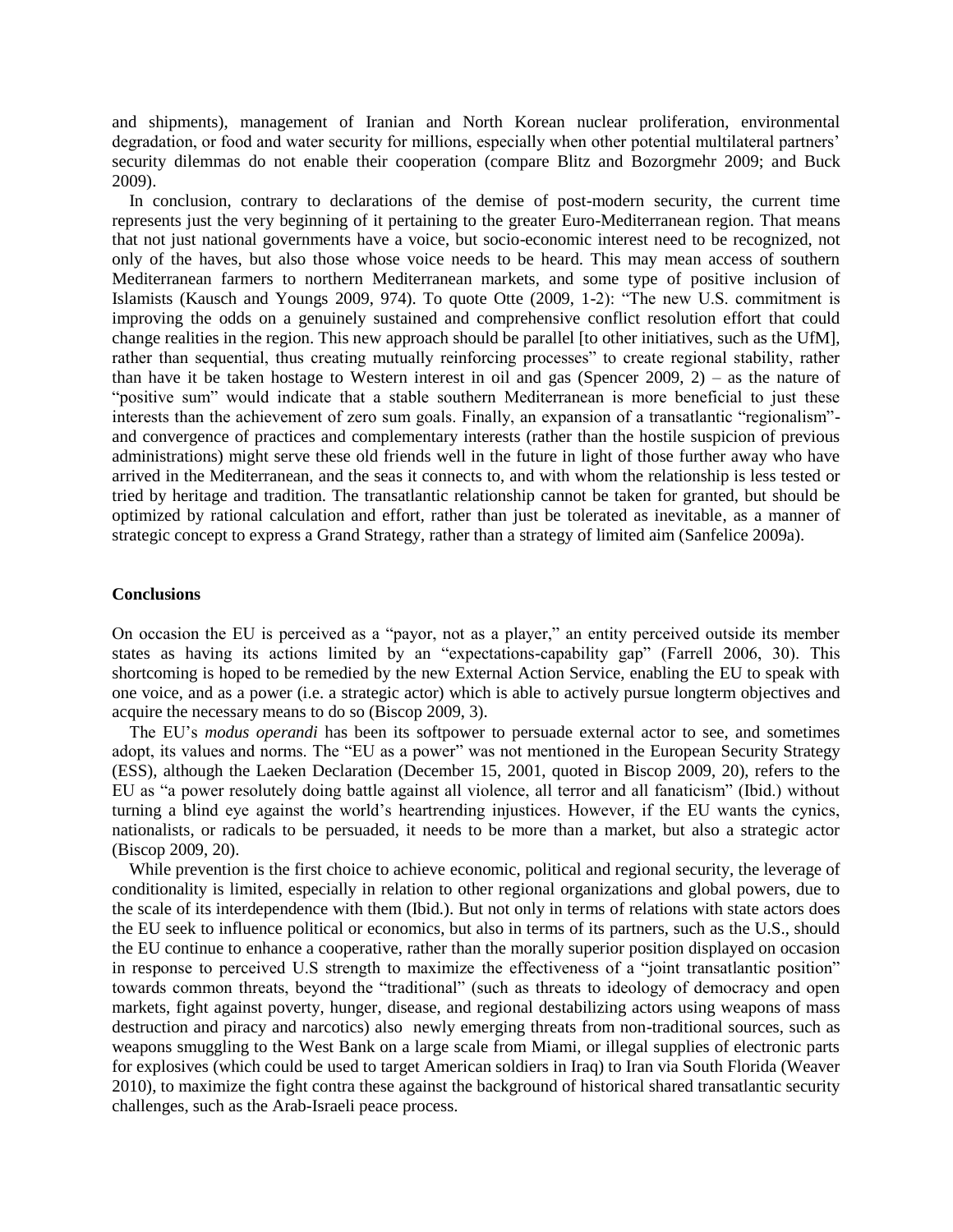In terms of hard security, the ESS fosters a strategic culture of early, rapid, and when necessary, robust intervention in a context of the UN Security Council as the primary organization responsible for the maintenance of international peace and security, with the use of force as a last resort at times of threat. Howorth (2010) argues specifically in favor of greater integration in security and defense by EU member states and to overcome national "inhibitions" during a climate of "inward looking re-nationalization." NATO enlargement would be part of the EU"s grand security strategy, although, as the EU"s success during the Georgia crisis of 2008 has shown, its softpower approach with Russia continues to be successful on certain occasions. Europe's new narrative for its new defense and security strategy needs to be more unified – and internally and transatlantically more coordinated and cooperative - to face globalscale threats when the micro national perspective will not suffice any longer to address these successfully to enable the nation states of the transatlantic alliance to survive in the future at the level they strive for. This should include encouragement of sub-regional integration efforts, such as energy integration in the western Mediterranean, but discourage these subregional groupings which at the same time attempt to sabotage the stability of tried and true alliances for their local benefit only.

 The U.S. under President Obama, while encouraging multilateralism in its foreign policy, continues a proactive grand security strategy, be it the new START agreement with Russia, its initiative – and major support - of NATO and its future (including cyber security), or the U.S.' National Space Policy of 2010, to name a few of particular relevance in the Mediterranean.

 The upcoming US-EU Lisbon summit, in conjunction with the NATO summit and its launch of its new "2020"-strategy, are hoped to be an affirmation of the transatlantic partnership in addressing Mediterranean regional and inter-regional (such as with Arab states) traditional and non-traditional historical and evolving security challenges – and to expand the untapped potential of this relationship (Dombey 2010).

#### **Bibliography**

*National Space Policy of the United States of America*2010, President of the United States.

- Alessandri, E. 2010, *A Question of Interest and Vision: Southern European Perspectives on Turkey's Relations with the European Union*, Brookings Policy Paper No. 21.
- Aliboni, R. 2006, "Problematic balance sheet", *bitterlemons-international.org*.
- Baabood, A. 2010. "What an Effective Arab Strategy for the EU Should Look Like"*. Europe's World.*  Spring 2010.
- Barroso, J.M.D. 2010, *State of the Union 2010 Address*.
- Biscop, S. (ed) 2009, *The Value of Power, the Power of Values: A Call for an EU Grand Strategy*, Egmont Royal Institute for International Relations/Academia Press, Gent, Belgium.

Blitz, J. & Bozorgmehr, N. 2009. *Teheran seeks Big Changes to Nuclear Deal.* Financial Times.

- Boening, A.B. 2008, "Pronouncements of its impending Demise were Exagerated: The EuroMed Partnership Morphing into a Regional Security Super-Complex?" *Jean Monnet Working Paper,*  [Online].
- Boening, A.B. 2007, "Multilateral Security in the Mediterranean post-Cold War: NATO's Mediterranean Dialogue and the EuroMed Partnership", *University of Miami Jean Monnet/Robert Schuman Paper Series,* vol. 7, no. 10.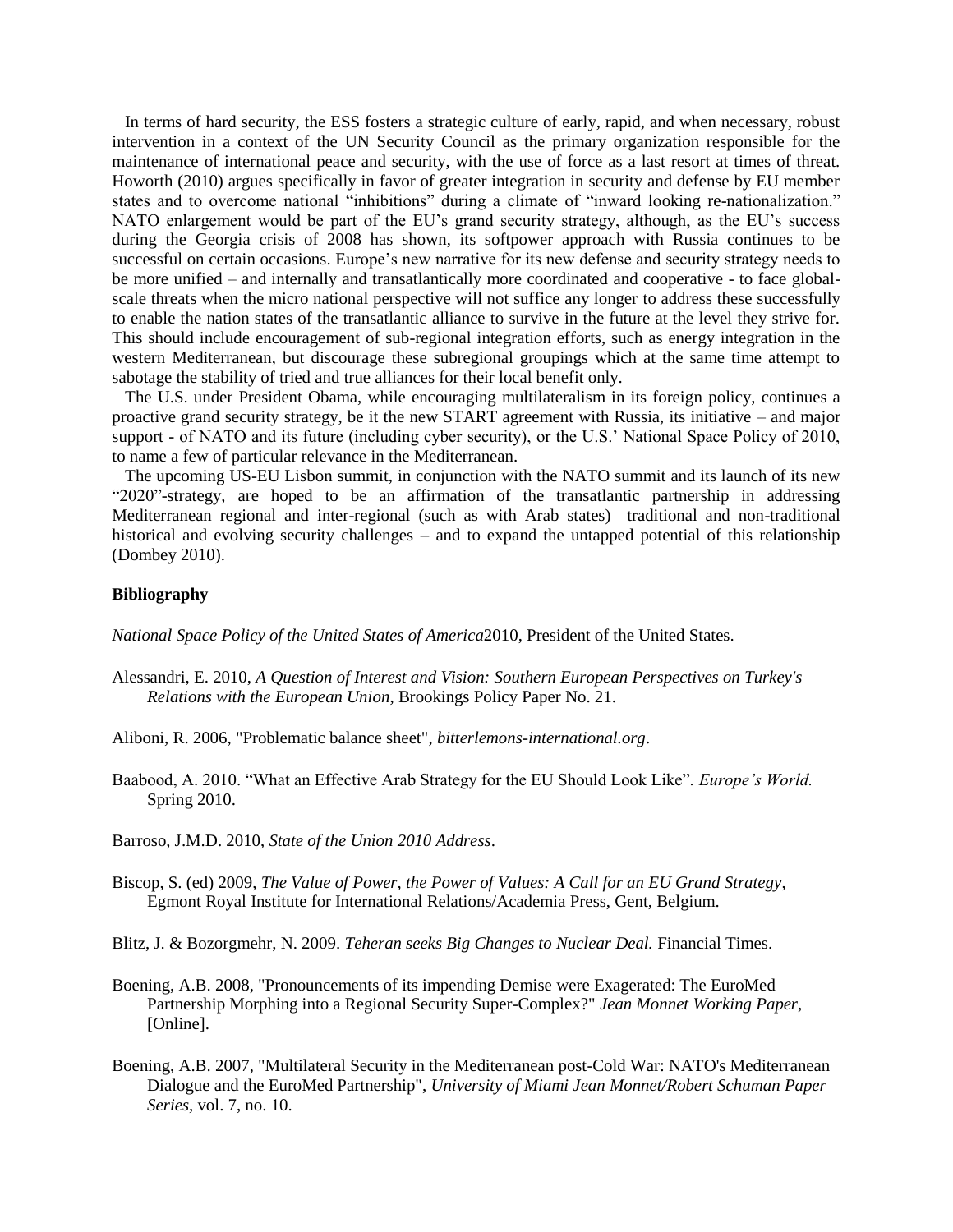Buzan, Barry, Ole Waever, and Jaap de Wilde. 1998. *Security: A New Framework for Analysis.*

Boulder, CO and London, England: Lynne Rienner.

British Council 2008, *Talking Transatlantic*.

Chua, A. 2009, *Crossroads: Where is U.S. Foreign Policy Headed?* New York Times October 22, 2009.

- Clinton, H. 2010, *Remarks with Russian Foreign Minister Sergey Lavrov*. March 19, 2010. http://www.state.gov/secretary/rm/2010/03/138671.htm
- Clinton, H., Netanyahu, B. & Mahmoud Abbas 2010, *http://www.state.gov/secretary/rm/2010/03/138671.htm*Cohen, Avner & Miller, M. "Bringing Israel"s Bomb Out of the Basement". *Foreign Affairs* September/October 2010.
- Costea, A. & van Langenhove, L. 2007, "EU's Foreign Policy Identity: From 'New Regionalism' to Third Generation Regionalism?" in *European Union Identity*, eds. J. Bain & M. Holland, Nomos, Baden-Baden, Germany, pp. 86.

Dombey, D. 2010, *US and EU Discuss Holding Lisbon Summit*. Financial Times.

- Dombey,D. & Luce, E., 2010, *Europe Defence Cuts Stoke Pentagon Fears over US Burden.* Financial Times 9/15/10.
- Ellis, D.C. 2009, "U.S. Grand Strategy Following the George W. Bush Presidency".*International Studies Perspectives,* vol. 10, no. 4, pp. 361-377.
- England, A. 2010, *U.S. Allies Join the Quest for Atomic Power*. http://www.ft.com/cms/s/0/3b319dc8- 89e0-11df-bd30-00144feab49a.html
- Escribano, G. & Lorca, A. 2008, "The Mediterranean Union: A Union in Search of a project", *Working Paper,* vol. 3/2008.
- EurActiv.com 2009, *Obama's Missile Stance Blocks Czech Lisbon Ratification*. www.euractiv.com/.../obama-missile-stance-blocks-czech-lisbon-ratification/article-178994
- Evin, A., et al., 2010, *Getting to Zero: Turkey, its Neighbors and the West*, Transatlantic Academy, Washington, D.C.
- Farrell, M., Hettne, B. & Van Langenhove, L. (eds) 2005, *Global Politics of Regionalism*, Pluto Press, London/England and Ann Arbor, MI.
- Frost, P. 2010, *Iran: Great Powers Collide*. risingpowers.foreignpolicyblogs.com/2010/05/
- Germont, B. & Grove, E. 2010, "Maritime Security in the Mediterranean", *Mediterranean Paper Series 2010*.
- Gonzalez, M. 2010, *The Euro-Mediterranean Summit is Delayed by Fear of Failure*. www.euractiv.com/en/.../spanish-eu-presidency-linksdossier-188524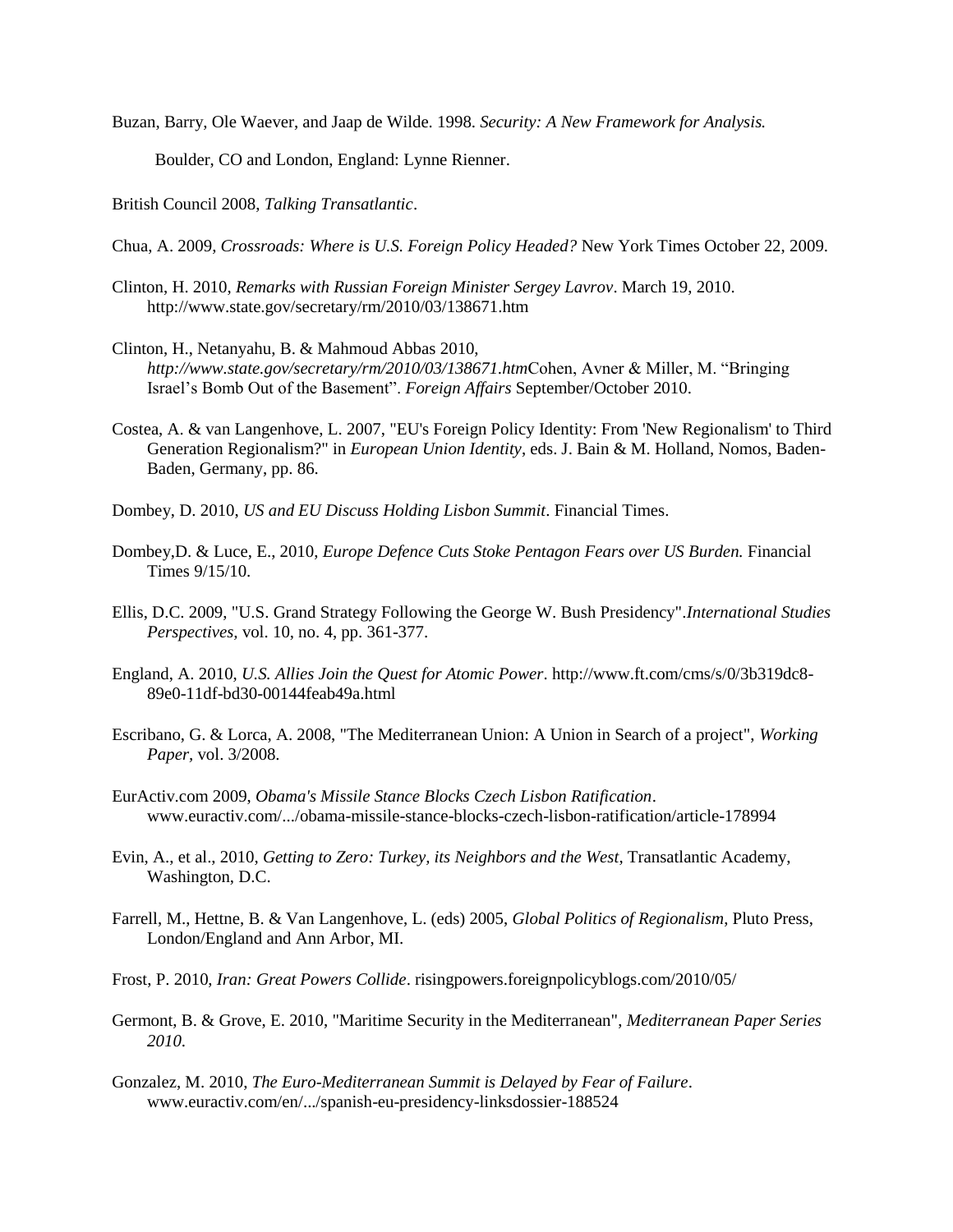Habermas, J. 1972, *Knowledge and Human Interests,* Beacon Press, Boston.

- Hamilton, D.B., Charles, Binnendijk, H., Flanagan, S., Smith, J. & Townsend, J. 2009, *Alliance Reborn: An Atlantic Compact for the 21st century: The Washington NATO Project*, Atlantic Council of the United States; Center for Strategic and International Studies; Center for Technology and National Security Policy; NDU Center for Transatlantic Relations; Johns Hopkins University SAIS, Washington, DC.
- Howorth, J. 2010, *Strategy and the Importance of Defence Cooperation among EU Member States.* Seminar speech on Permanent Structured Cooperation, July 13, 2010, by the Belgian Presidency.
- Hoyos, C. 2009, *Burning ambition*…Financial Times October 9, 2009.
- Isria. 2010a. Iran FM: Iran Adopts New Approach on Ties with Africa. <http://www,isria.com/RESTRICTED/D/2010/September> \_17/14?September\_2010\_12.p... Accessed 9/15/10.
- Isria. 2010b. Syria aims at Establishing Best Relations with Iraq. [http://www.isria.com/restricted/d/2010/september\\_17/14\\_September\\_2010\\_140.](http://www.isria.com/restricted/d/2010/september_17/14_September_2010_140).. Accessed 9/15/2010.
- International Crisis Group 2010, *Turkey's Crises over Israel and Iran*. www.crisisgroup.org/.../turkey.../turkey/208-turkeys-crises-over-israel-and-iran.aspx.
- Kagan, R. 2008, *The Return of \History and the End of Dreams,* Alfred A. Knopf, New York, NY.
- Kausch, K. & Youngs, R. 2009. "The End of the 'Euro-Mediterranean Vision'", *International Affairs,* vol. 85, no. 5.
- Khalaf, R. 2010, *The New Western Quest: to Woo Syria from Iran*. Financial Times 5/12/10.
- Kirisci, K., Tocci, N. & Walker, J. 2010, "A Neighborhood Rediscovered", *Brussels Forum Paper Series,*
- NATO 2010, *NATO 2020: Assured Security; Dynamic Engagement*.
- Oke, N. 2009, "Globalizing Time and Space: Temporal and Spatial Considerations in Discourses of Globalization", *International Political Sociology,* vol. 3, no. 3, pp. 310.
- Otte, M. 2009, "Europe has a central Role to Play in the Middle East", *Europe's World,* vol. 12.
- Sanfelice di Monteforte, F. 2009, "Collaborative Maritime Security in Europe: An Italian Navy Perspective", *EUMA,* vol. 6, no. 1. University of Miami European Union Center Publication. Miami, FL, USA.
- Sanfelice di Monteforte, F. 2009, *Considerations on a new NATO Strategic Concept*.
- Schneer, J. 2010, *The Balfour Declaration: The Origins of the Arab-Israeli Conflict,* Bloomsbury Publishing, London, England.